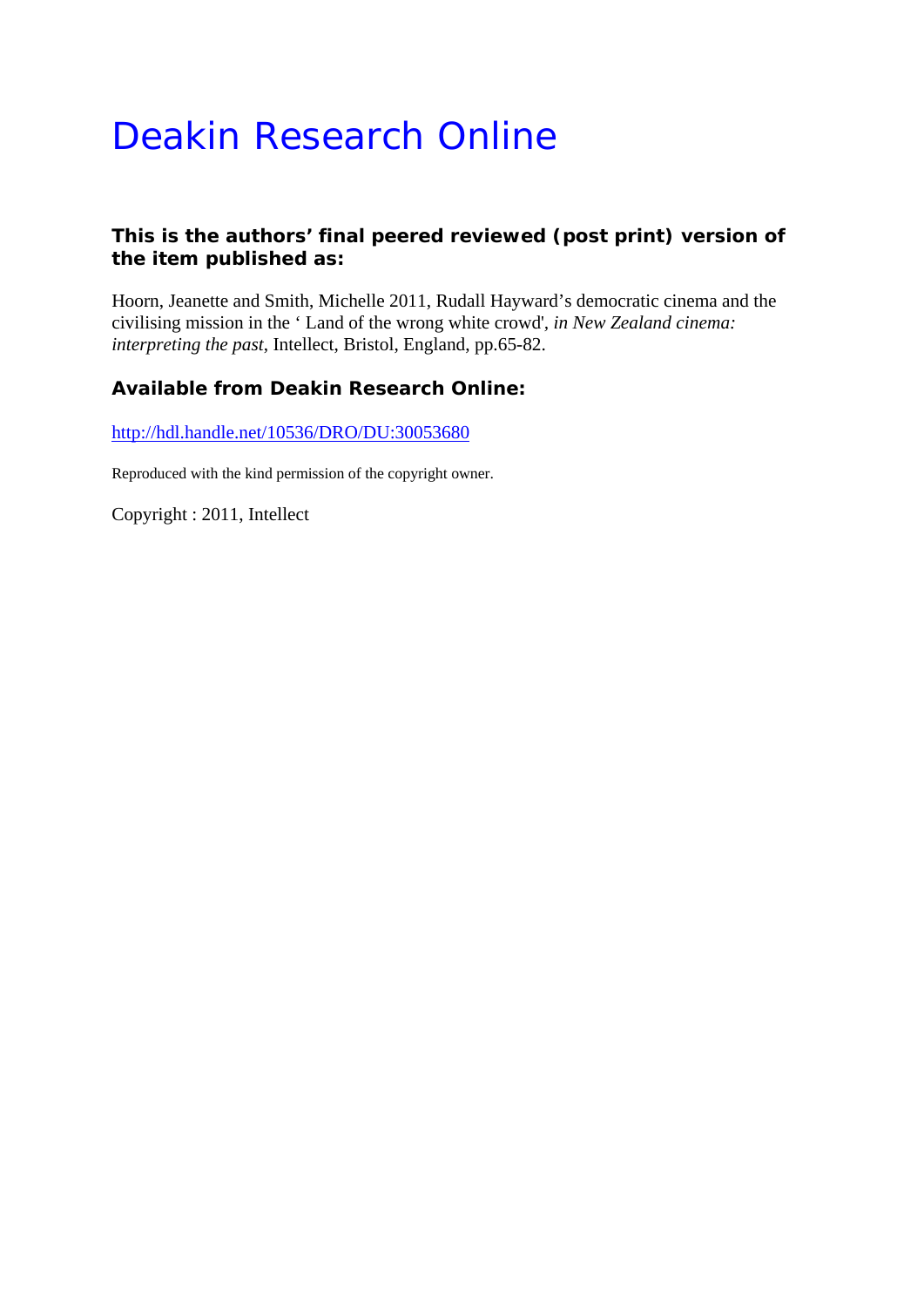**[INSERT FIGURE 3.1 (Frontispiece) HERE. Frame enlargement from** *Daughter of Dunedin* **(1928). Courtesy of the Hayward Collection, New Zealand Film Archive Ngā Kaitiaki O Ngā Taonga Whitiāhua).** 

Chapter 3

Rudall Hayward's Democratic Cinema and the "Civilising Mission" in the "Land of the Wrong White Crowd"

Jeanette Hoorn and Michelle Smith

Between 1928 and 1930, Rudall Hayward made 23 two-reel feature films, which now form a cycle that are referred to as his *community comedies*. These titles took full advantage of the fashion for alliteration of the day featuring *Winifred of Wanganui*, *Tilly of Te Aroha*, *Patsy of Palmerston*, *Natalie of Napier* and *A Daughter of Dunedin*. This chapter argues for a re-assessment of these special silent films which recognises Hayward's cycle as part of an international movement to make more populist films in which everyday people starred in the towns and cities in which they lived. We argue that these remarkable films and other Australasian and American examples constitute a unique manifestation of itinerant filmmaking because of the special ways in which the filmmakers used locality. Relying entirely on what was available in the location in which the films were shot; requiring no studios, professional actors or scriptwriters;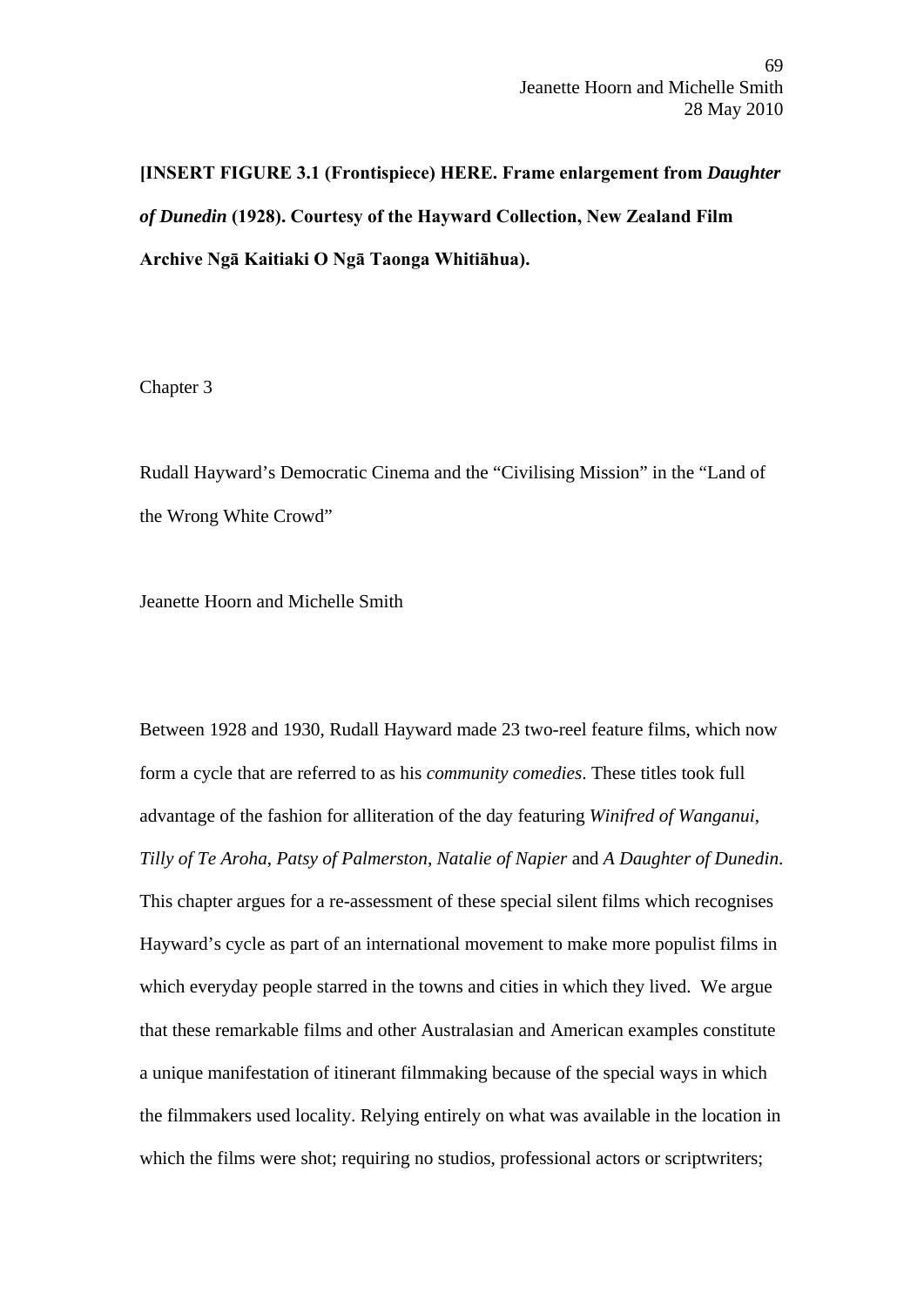and utilising local talent, scenes, architecture and landscape, Hayward produced a unique cycle in the history of New Zealand cinema. Fired by socialism and a desire to contribute to New Zealand's emerging national identity through film, he revealed what was possible for a skilful director and cameraman to achieve on a small budget, by involving ordinary people and harnessing community generosity and spirit. Each film followed an identical script, the only differences being the location and cast, which in each case was made up of the citizens of the towns in which each film was shot. Seeing them today is something like watching *Groundhog Day,* but for the viewers of the period who had been involved in making the films and who saw it with their families at the 'world premiere' screening at their local theatre, it was a unique and exciting experience.

Significantly, the films record a celebration of the cities in which they were shot as modern, white and, above all, civilized. The vision of New Zealand modernity that is presented is grounded in an image of a homogenous society. By introducing each film with scenes depicting fashionably dressed white men and women amid the hustle and bustle of city life and by foregrounding the motorcar and signs of architectural and horticultural achievement, each film's construction of New Zealand's progress depicts a prosperous white nation. Maori do not appear in any of the community comedies. This at first glance seems at odds with Hayward's career as a filmmaker, which is distinguished by a preoccupation with race relations and with Maori myth and legend, especially in his later films. When Hayward made films set in the past, he focused upon stories about the white settlement of New Zealand and did not avoid the issue of racial conflict. However, the community comedies championed a modern,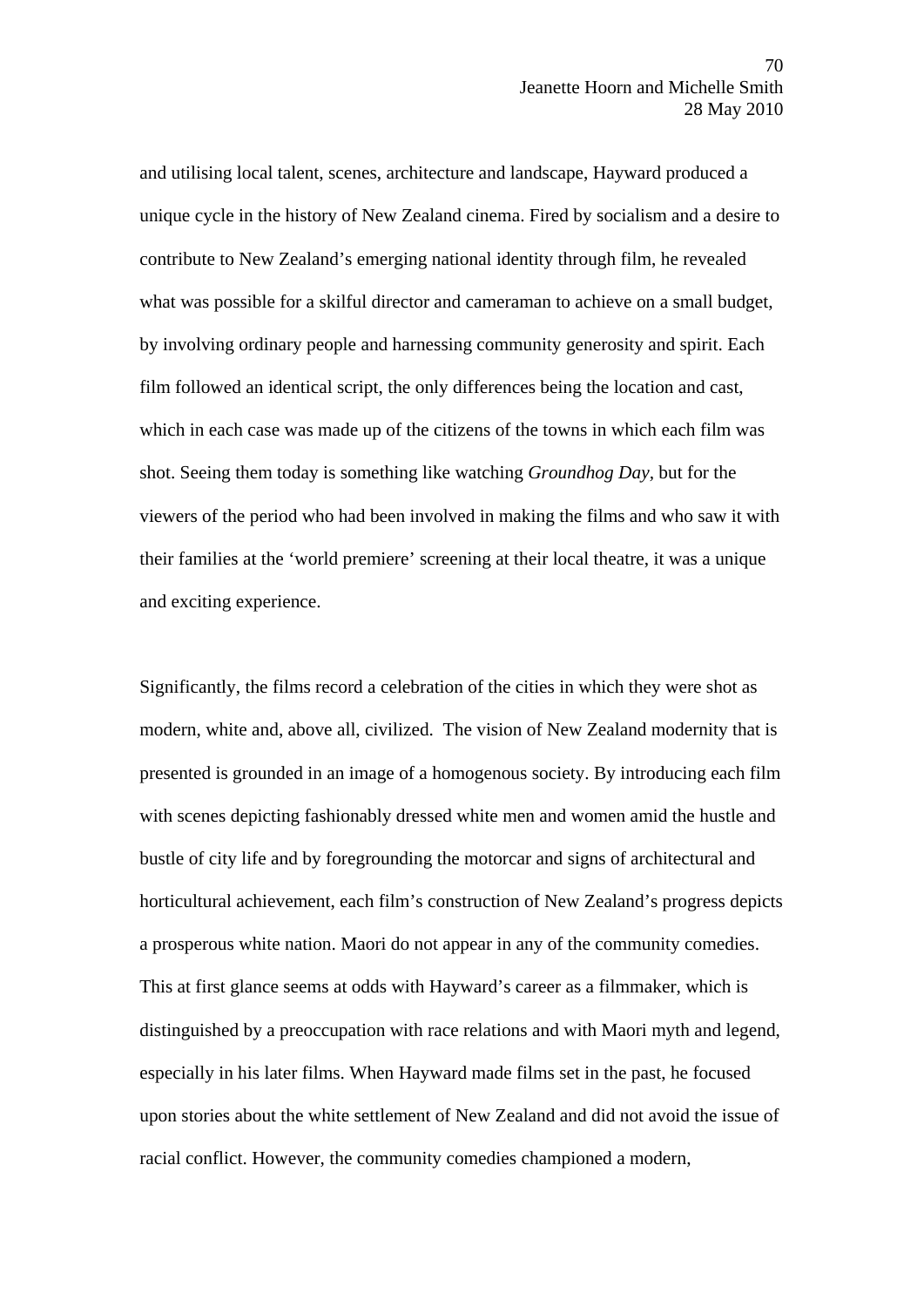sophisticated and up to date New Zealand that proudly competed with anywhere in the world when it came to innovation and industry. It followed that the modern New Zealand "self" constructed in these films, as a sign of the successful establishment of civilization, is white, and that Maori are not part of the celebration of the cultural achievements of each New Zealand city that the films present.

In addition to examining the films' engagement with race through the absence of Maori, we will also consider their relationship with the subject of modernity in gendered terms. This cycle of films was produced at a time when modern femininity, a fascination with Hollywood stardom and the beauty contest, and the desire to send New Zealand talent to the United States collided. The films were marketed as bringing something of the US film industry to culturally isolated New Zealand, as reflected in Hayward's company name "Hollywood on Tour". Interestingly, this type of itinerant filmmaking popularised in New Zealand's community comedies and comparable Australian examples may have fed back to the United States, with the majority of similar extant American examples emerging from the mid-1930s. The potential reverse flow of the genre from Australia and New Zealand to the United States defies conventional thinking of a largely one-way transmission of cultural forms from America.

Hayward produced a unique series of comic-burlesque films set in New Zealand's towns and cities. His offsider, Lee Hill, made four more. Hill had worked on Hayward's films and branched off on his own, making *Mary of Morton*, *Nellie of Nelson, Betty of Blenheim* and *Frances of Fielding* by working with exactly the same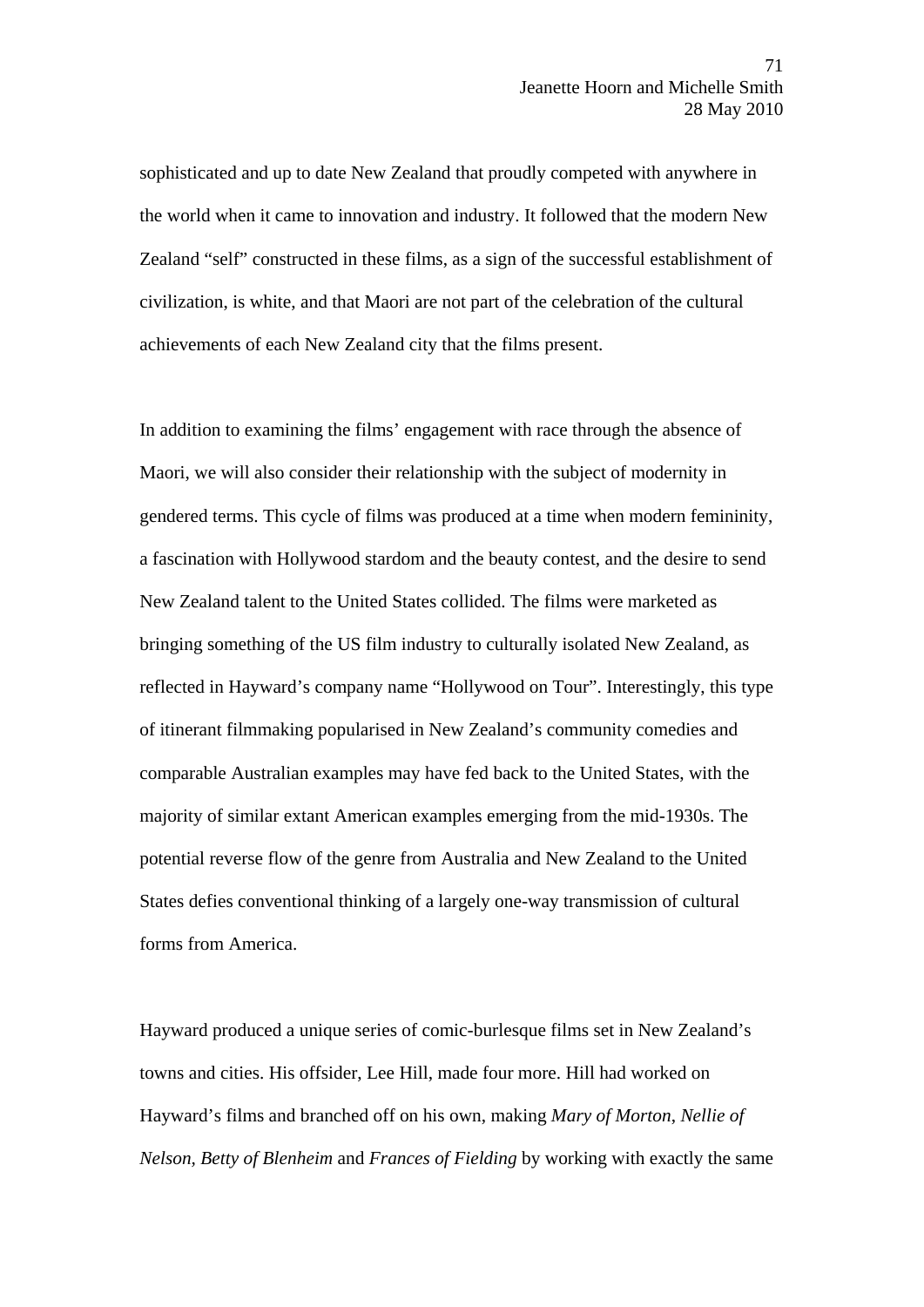formula. All four of Hill's films have survived, whereas only four of Hayward's still exist: *A Daughter of Dunedin, A Daughter of lnvercargill, A Daughter of Christchurch* and *A Daughter of Masterton* are what remain of Hayward's twentythree. These were prefigured by *The Bush Cinderella* (1928), which shared a number of their themes though it had aspirations to being a more serious and rounded portrait of the trials of a young woman which took on some of the interests of Raymond Longford's *The Woman Suffers* (1918).

The origins of the community comedies' storyline, in which rival suitors battle for the heroine's affection, building to a climactic kidnapping and car chase, were likely American. Chris Watson notes that school board elections, which figure among the films' stock scenes along with shots of the local fire brigade and schoolchildren, were not conducted as they are in the films in New Zealand.<sup>i</sup> The script may have arrived in New Zealand from the United States via Australia, given the degree of similarity between the plot of the earlier "Adventures of Dot" films, discussed later, and the community comedies. Lee Hill did work with the Australian production company prior to involvement with Hayward's itinerant films, so it is possible that he brought the script with him to New Zealand.

#### **The Presence and Absence of Race in Hayward's** *Oeuvre*

Hayward's films appealed to local values and pride that to a certain extent avoided the nationalistic rhetoric of the First World War and the inter-war years. They were, nevertheless, strictly Pakeha. Set in cities and towns throughout the country, from the top of the North Island to the bottom of the South, viewers could have no inkling of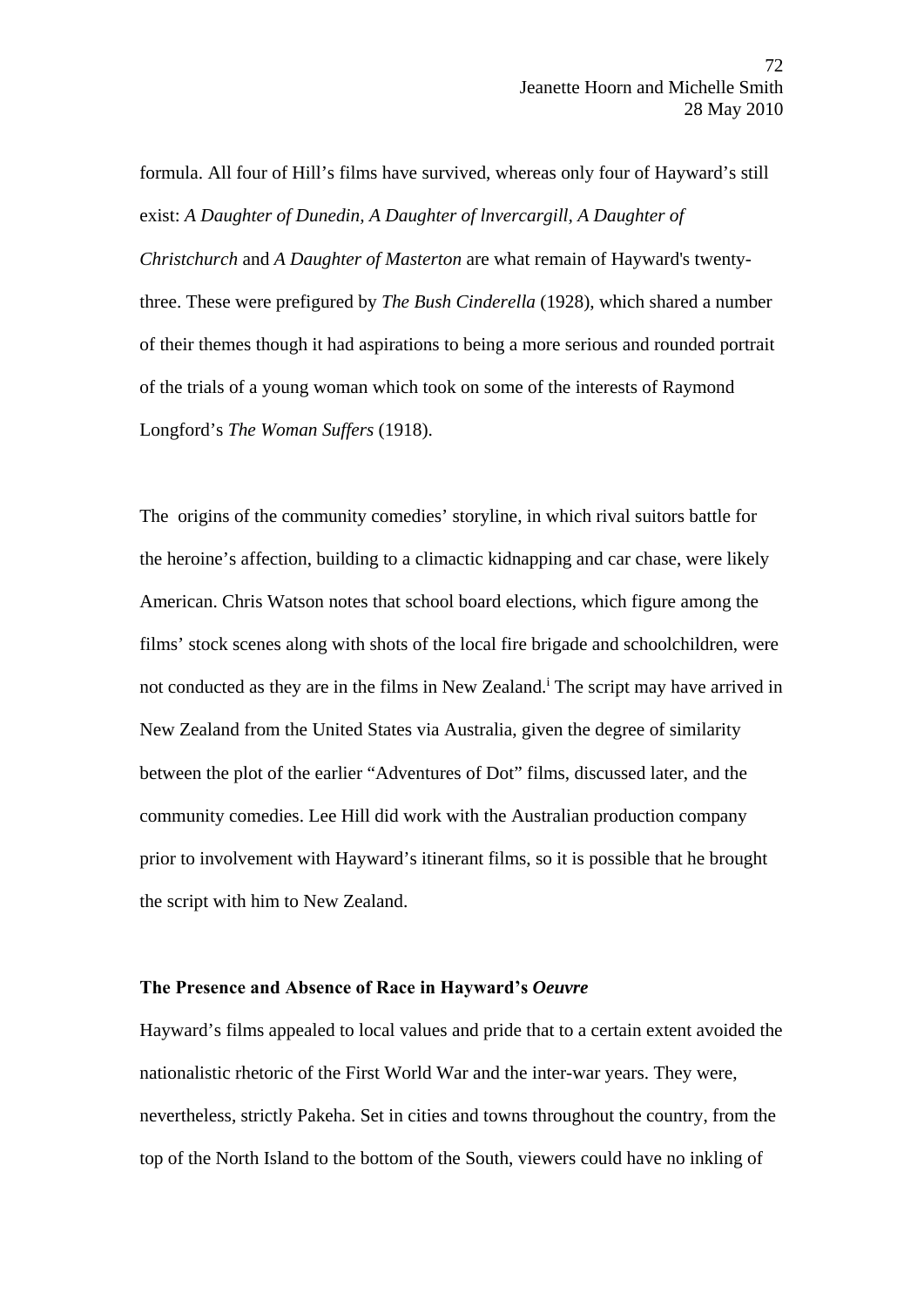the existence of a substantial Maori minority in New Zealand by looking at them. There is no discussion of the interaction of Pakeha and Maori in the films at all, and it is hard to find any indigenous faces, even in the panning shots of crowds that appear regularly. A simple explanation for the absence of Maori from Hayward's community comedies is that they would not have been physically located in the cities and towns in this period. This prompts the question of why Maori were absent from the country's major cities, and what significance this holds for the presentation of modernity in Hayward's films.

The community comedies are, in fact, about the whitening of New Zealand and the introduction of British culture. The spoils of modern civilisation are abundantly portrayed through new motor cars, women's and men's fashion, the new woman, commerce, architecture, and civic pride witnessed through botanic gardens and well appointed public squares. But Maori are not part of this narrative. Much of what is celebrated replicates quintessentially British symbols such as *Daughter of Christchurch's* visual focus on "punting on the Avon" and the flowing expanse of the Botanic Gardens' rose bushes. The community series operates in a white bubble that celebrates the success of the civilising mission in converting New Zealand from a southern wilderness into a prosperous European community in which commerce, fashion and the exigencies of modern life are represented in an orderly and seemly fashion and in which there is no hint of the displacement of Maori or even the existence of a powerful indigenous community. The films, unlike many of those which were to come from Hayward's stable, are shamelessly populist, designed to appeal to a broad audience and modeled on Hollywood prototypes in which race is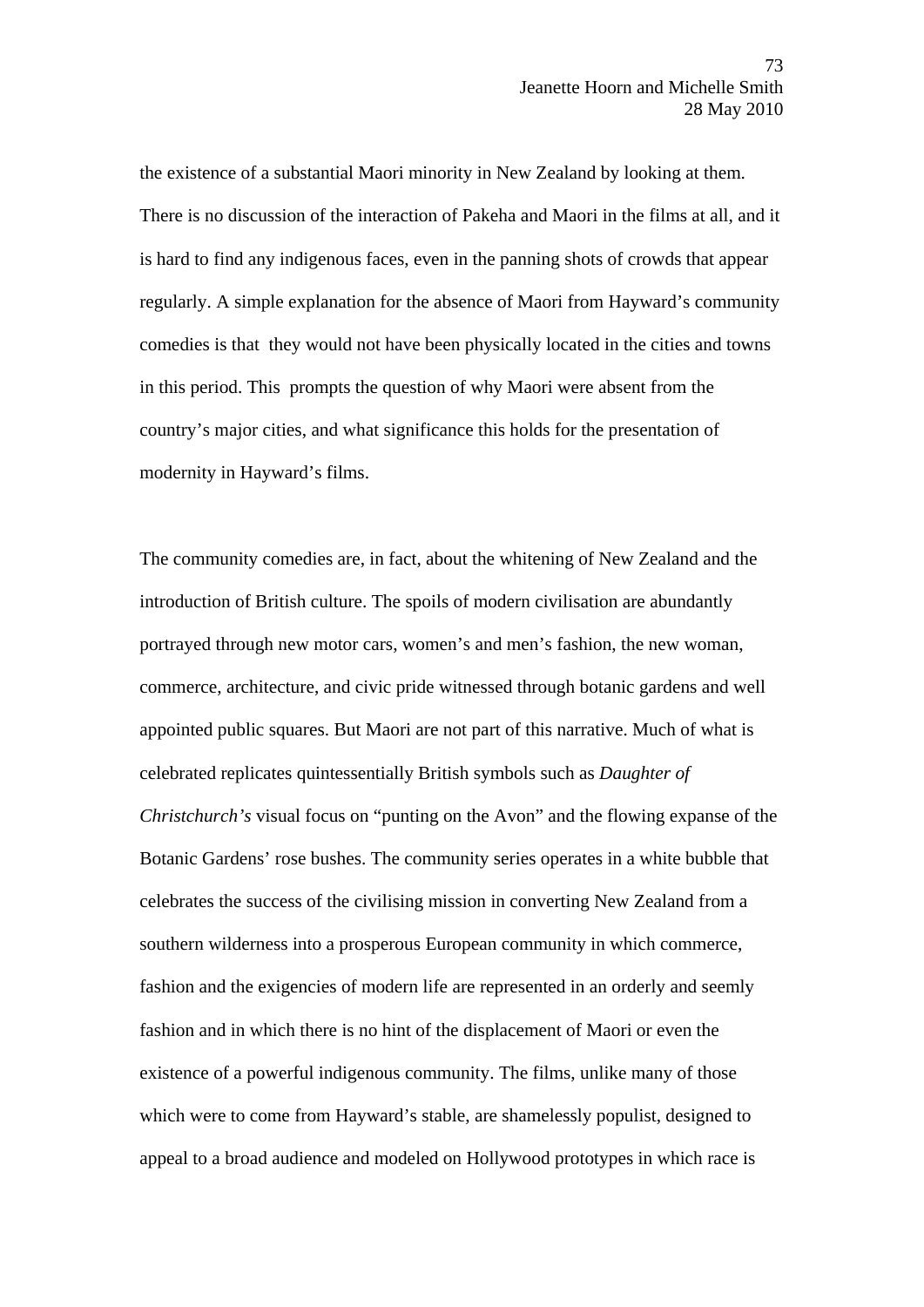only represented in pejorative ways. Hayward, however, was too progressive to attempt that, instead he left Maori out entirely.

As mentioned earlier, the absence of discussion or reference to race issues in the series is not typical of Rudall Hayward's film oeuvre. Several of his early features were taken up with race issues, including his first, *My Lady of the Cave* (1921), followed by *Rewi's Last Stand* (1925) (later remade in sound as *The Last Stand* in 1940), and *The Te Kooti Trail* (1927). The films that he made after he married his leading lady, Ramai Te Miha, who is of Maori descent and now a very senior and revered elder in the Maori community in Auckland, were very engaged with race relations. His interaction with cultural tensions in these films produced a representation of Maori that is, according to Sam Edwards and Stuart Murray, "positive," but "firmly immersed with Pakeha logic."ii They go on to suggest that the Pakeha version of New Zealand life contained in the community comedies outlines a model of success related to the "dynamics of settlement," attaining a husband and setting up the possibility of starting a family.<sup>iii</sup> However, an important part of the ritual of finding a partner—the central plot point of the comedies— must be considered in light of the absence of Maori in the films. The settlements are not only successful because they show markers of civilisation and culture, but because, within the films, they stave off the potential of miscegenation. The romance plot unfolds within a white world where there is no likelihood of inter-racial relationships

**[INSERT FIGURE 3.2 HERE. Location shoot for** *Nellie of Nelson* **(1928). Courtesy of the Hayward Collection, New Zealand Film Archive Ngā Kaitiaki O Ngā Taonga Whitiāhua].** The universality of whiteness in the representation of each city across the cycle sets up a dynamic that Richard Dyer describes as equating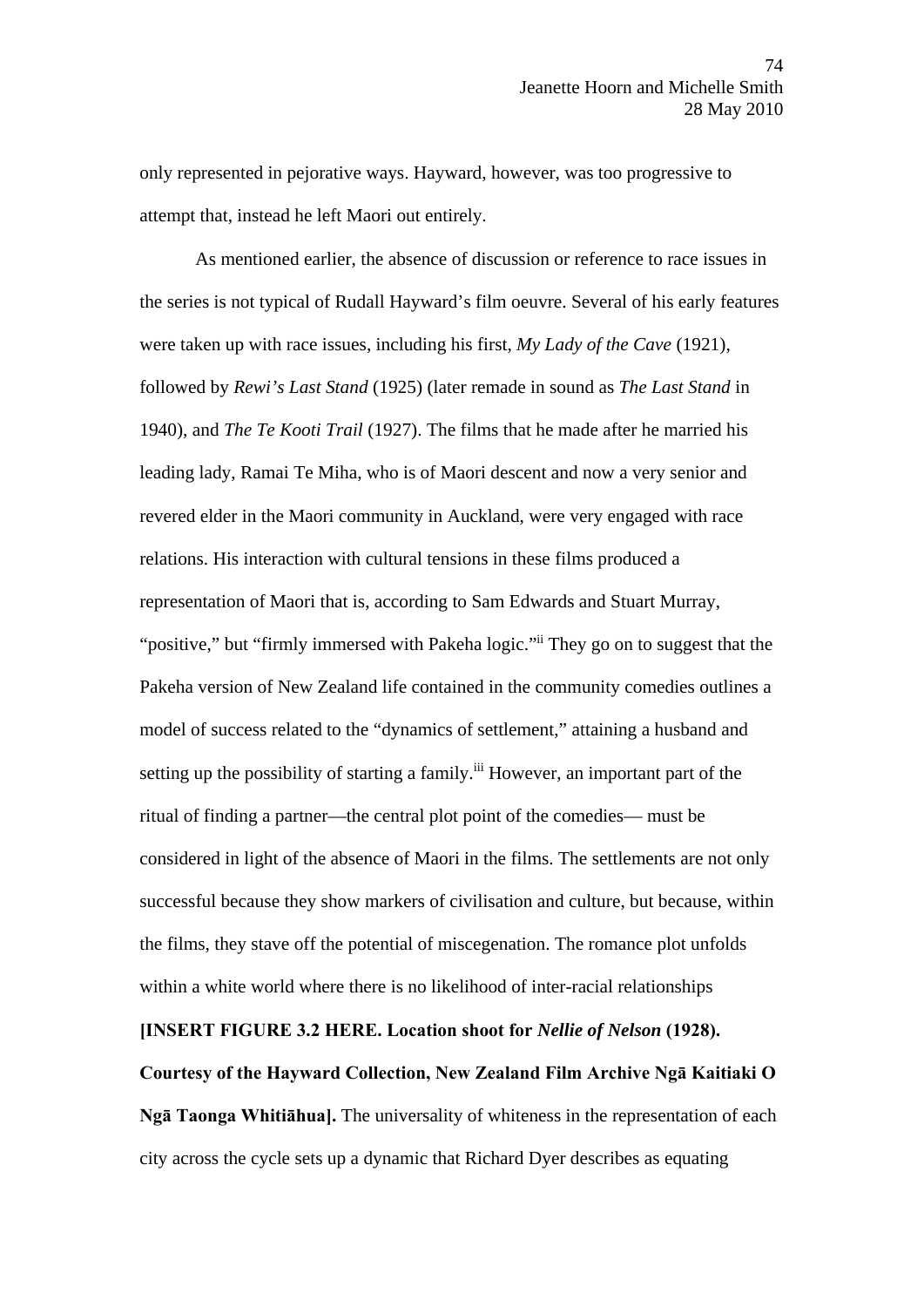whiteness with "the human condition" that therefore "secures a position of power".<sup>iv</sup> Through the omnipresence of whiteness in the films, there is an underlying expression of how power operated in early-twentieth century New Zealand in relation to race.

Linked to the films' showcasing of successful white settlement, is their display of pride in its modernisation. In *A Daughter of Christchurch*, achievements in cultivating the environment to conform to civilised norms are emphasised through the display of "one of the finest" rose gardens "in the Southern hemisphere". New Zealand's progress and achievements are shown to be keeping pace with other former colonies and dominions. Modernisation is most obviously apparent in the cities bustling with pedestrians, coaches and motorcars. The city centre itself is viewed through sped-up footage, making the pace of life appear quicker and size of the population greater than the reality. Intertitles refer to each city as a "Great Throbbing Metropolis", which is "Getting more like New York every day". **[INSERT FIGURE 3.3 HERE. Inter title from** *Daughter of Dunedin* **(1928). Courtesy of the Hayward Collection, New Zealand Film Archive Ngā Kaitiaki O Ngā Taonga Whitiāhua]** The degree of civilisation is not only being measured in contrast with British norms, but also in light of the America that New Zealanders knew so well from the cinema.

#### **Situating the Community Comedies within the History of Itinerant Filmmaking**

The community comedies occupy a unique place in the history of the cinema, along with other little-known or "orphan" examples of formulaic, itinerant films produced within local communities and for local audiences in two of the countries with greatest cultural influence on New Zealand. Hayward's films may have been influenced by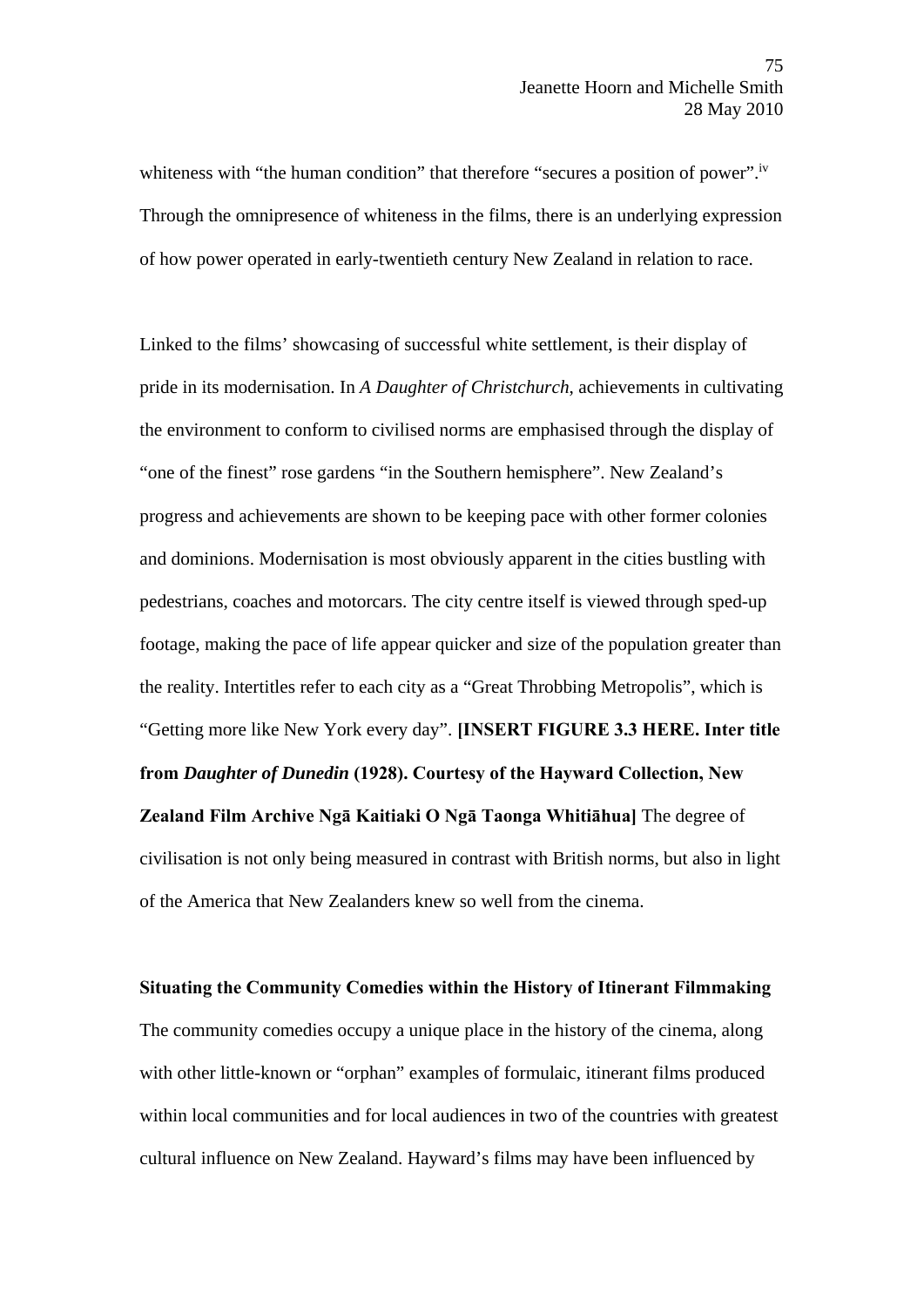American and Australian examples of itinerant filmmaking that were flourishing in the late-1920s. Dan Streible has written in detail about an "orphaned" 1926 silent film from Anderson, South Carolina that recreated the popular "Our Gang" comedies and showcased the town's children.<sup>v</sup> Closer in subject matter to the New Zealand community comedies, father and son duo Daniel B. Dorn and Daniel W. Dorn produced 35 short films in and around New Jersey from 1927 that were designed to devote screen time to local businesses, schools and churches. Roger Smither points out that the itinerant film was suited to "dispersed, largely rural communities" such as these New Jersey locations and country towns in Australia and New Zealand.<sup>vi</sup> In the same year as the Dorns began their films, director Cyril J. Sharpe and cameraman Reginald Young produced *The Adventures of Dot*, a series of silent films shot throughout rural New South Wales, Australia. There are three surviving films, featuring the towns of Grenfell, Young and Temora, which share the community comedies' plot of a schoolteacher pursued by two suitors. The similarities between the "Dot" films and Hayward's include standard shots of groups of schoolchildren, the conduct of a municipal election, a false newspaper story designed to blacken the name of the hero, and the drama of a fire brigade call-out to extinguish a blaze. There is also another, lesser-known Australian series of local short films, none of which has survived. This series was produced as a promotional venture by production manager William R. Reed and cameraman Dal Clauson, using a script by Jack McLaughlin. The first was a three-reel film made and screened at the Capitol Theatre, Tamworth, on 5 February 1928, entitled *Tam of Tamworth*. It replicated the conventions of using a local cast and the plot also reportedly contained the stock-standard fire sequence. Other films with the same premise and alliterative titles were produced, including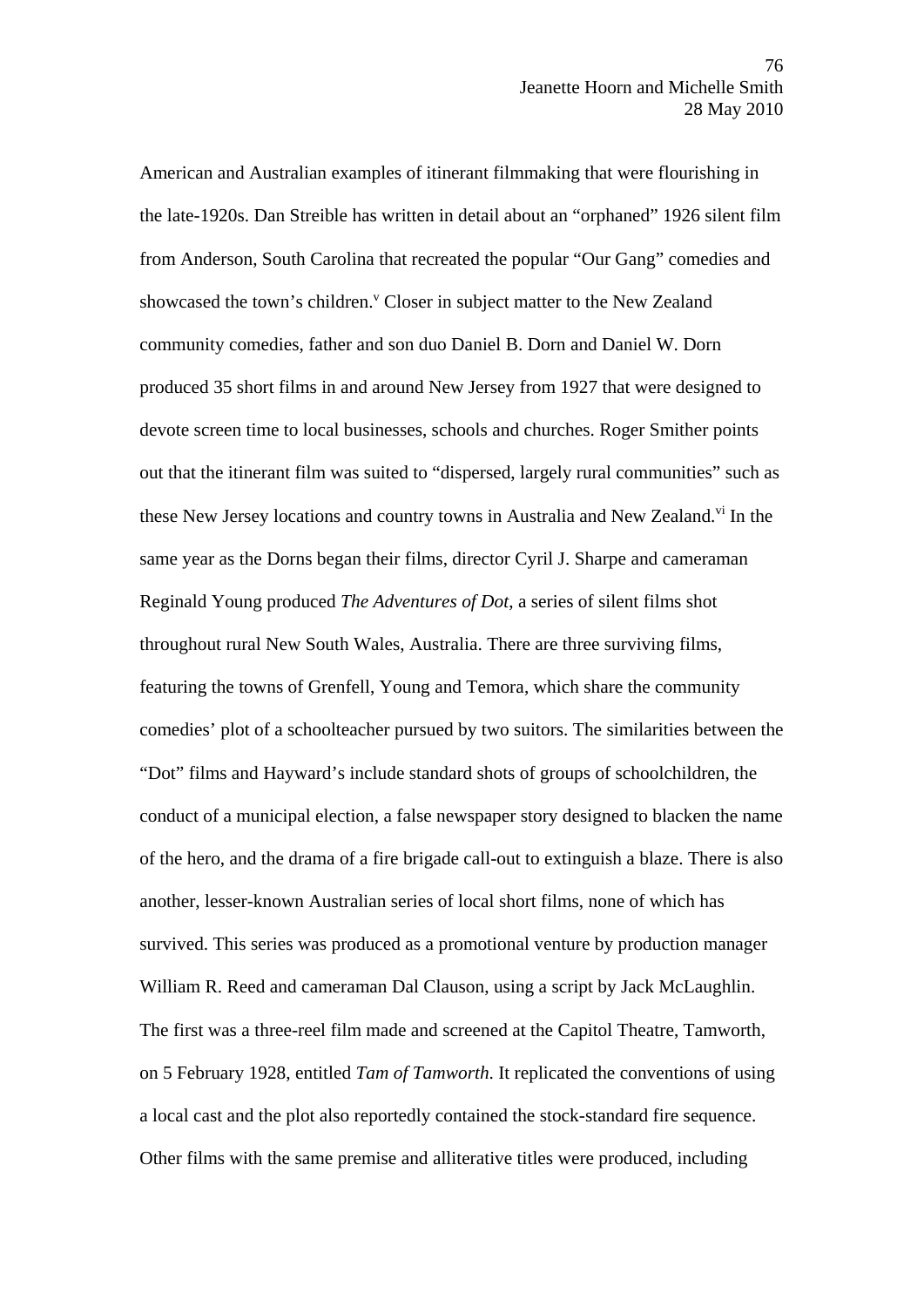*Olive of Orange* and *Priscilla of Parkes* and, according to Eric Reade, locations covered a large area of New South Wales from Grafton to Wollongong.<sup>vii</sup>

Apart from the Dorns in New Jersey, however, Hayward's community comedies constitute the largest known collection of local silent films produced in this era, being filmed in 23 different New Zealand cities and primarily designed for local consumption in the city in which they were filmed. They all followed the same formula, with similar inter-titles and with the same plot and narrative structure. When a teacher arrives in town, she is courted by two suitors, one a good fellow, a farmer, called Bill Cowcocky, the other a newspaper reporter and a villain who in each film goes by the name of Freddy Fishface. In his attempts to win the heroine's affection, Freddy tries to blacken the name of the farmer by writing a false story about him in his newspaper, which turns the heroine against him. The hero spends the rest of the film trying to win the schoolteacher back, and after kidnappings and exciting chase scenes, in the end good triumphs over evil. Filmed in different locations in New Zealand, each uses the same script, which is adapted to the conditions of the city or town in which it is set so as to allow local attractions or pastimes to be featured. In addition, each film used amateur actors from the local area as well as using local talent and members of the community as extras. There are large panning shots of the primary school children from the local school, and of crowds that made up the extras for a number of scenes, as well as members of the local polo club, the fire brigade and scenes incorporating the wives of the cities' prominent men all sporting bobs and short skirts **[INSERT FIGURE 3.4 HERE. Rudall Hayward filming children during the production of** *Daughter of Invercargill* **(1928). Courtesy of the**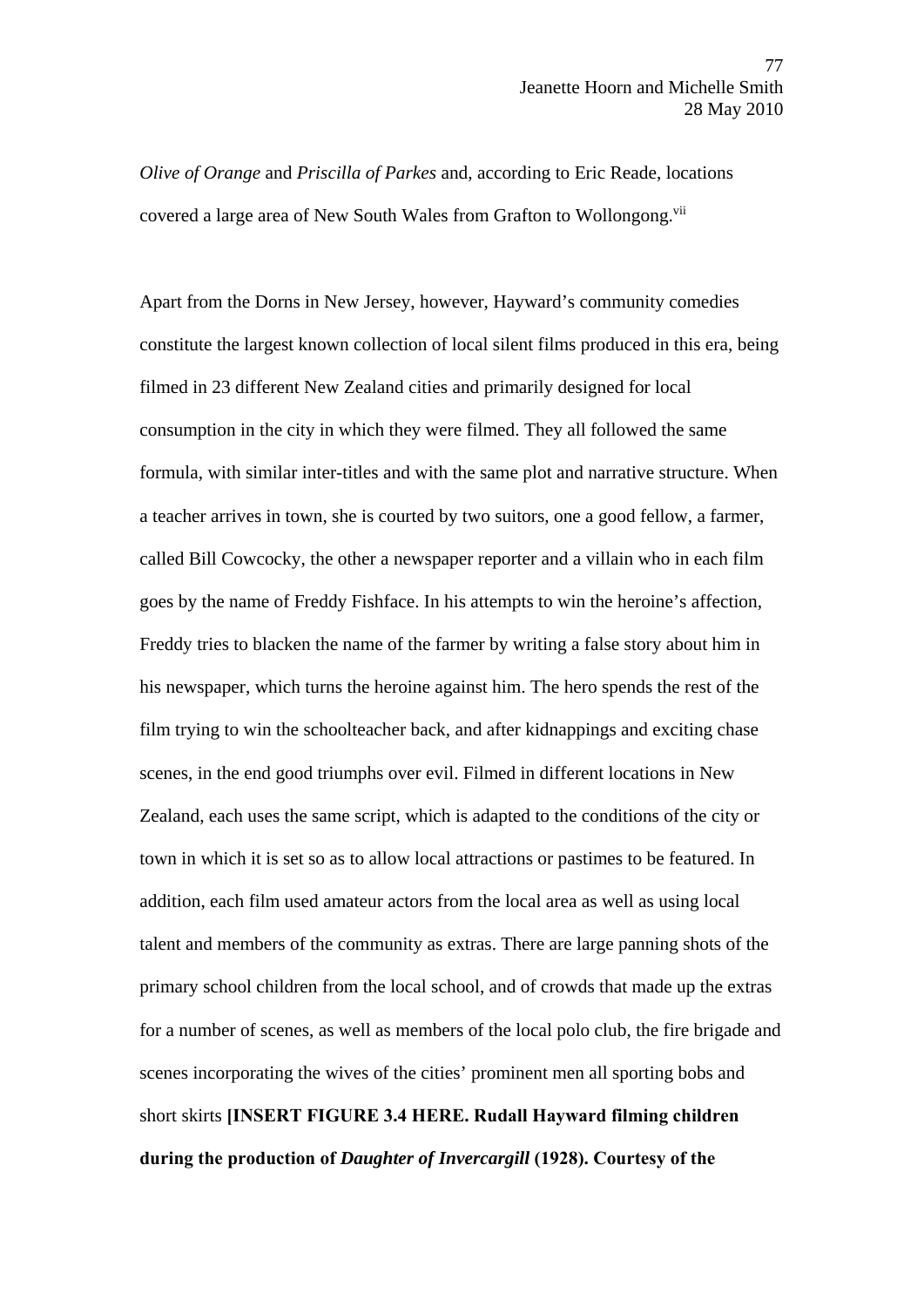# **Hayward Collection, New Zealand Film Archive Ngā Kaitiaki O Ngā Taonga Whitiāhua]**

The films were a raging success, attracting large crowds to the screenings in the cities where they had been made. In an interview held in the New Zealand Film Archive, Hayward described their popularity: "You couldn't keep them out the theater with iron bars."viii The films were also very inexpensive to make. Shot over a few days, they involved principal actors recruited with well-publicised "auditions", together with many crowd scenes. Very soon, while excitement was still hot, as Chris Watson, who has written about the Lee Hill films, points out, the "world premiere" was organised in the local cinema. The obvious irony is that, at the time, any New Zealand film was unlikely to travel much further than its homeland. Hayward's community comedies generated a unique resonance given the isolation of New Zealand and its fledgling film industry so distant from Hollywood. New Zealand had a comparatively large number of theatres and relatively high attendance figures, and its largest supplier of films from 1914 onward (excluding 1915), well ahead of Britain and Australia, was the United States.ix The sheer mass of imported American entertainment consumed in New Zealand lead journalist and eventual film censor Gordon Mirams to comment in the 1940s: "If there is any such thing as a 'New Zealand culture' it is to a large extent the creation of Hollywood."x

#### **Gender, Modernity and Manufactured 'Stars'**

*A Daughter of Dunedin* was among the most popular of the community comedies, possibly because it featured Dale Austen, the actress from Hayward's previous film,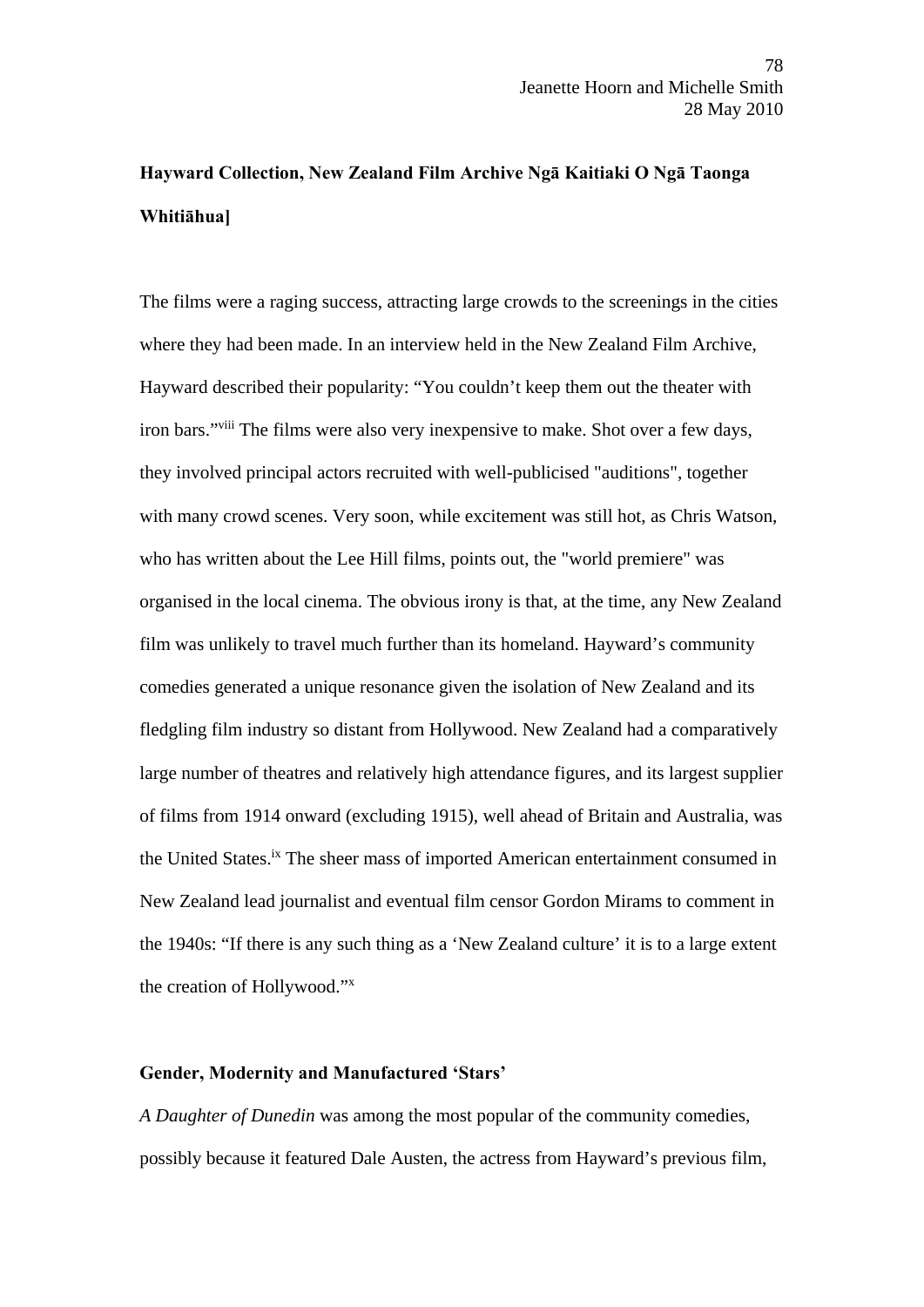*The Bush Cinderella* (1928), in the lead. Austen had won her role in *The Bush Cinderella* as part of her prize as the reigning Miss New Zealand. The beauty quest, advertised as a "Search for a Screen Type", was sponsored by the Fuller-Hayward chain (the largest theatre circuit in New Zealand) and Metro-Goldwyn-Mayer, and Austen won her crown courtesy of the votes of 250,000 theatre patrons. This complex relationship between the cinema, the beauty queen and the public spectacle of the contest did not end there, as Austen was also awarded an acting contract including travel to Hollywood as Miss New Zealand.

The cinema constituted a crucial aspect in the formation of the modern feminine ideal of the 1920s. Brigette Søland argues that the "energetic physicality" of movie stars captivated young women internationally after World War I: "For young women it was this combination of a healthy, active, and energetic body and an exuberant personality [embodied by the movie star] that constituted a 'modern' female style."xi This modern femininity is clearly evident in the dress of the young women featured in the community comedies. The films reflect the revolution in the manners and dress of the middle-class that was taking place in other Western nations. Like elsewhere, the 1920s in New Zealand saw the transformation of women and men's bodies from a formal style of dress and comportment to a more relaxed and less rigid set of parameters. All of the heroines in the community comedies are new women. All emulate the modern boyish look made famous by Coco Chanel and have their hair cut in a bob and wear cloche hats, which were also the rage. All wear dresses either just above or just below the knee. In the scenes in which the heroine mixes with a group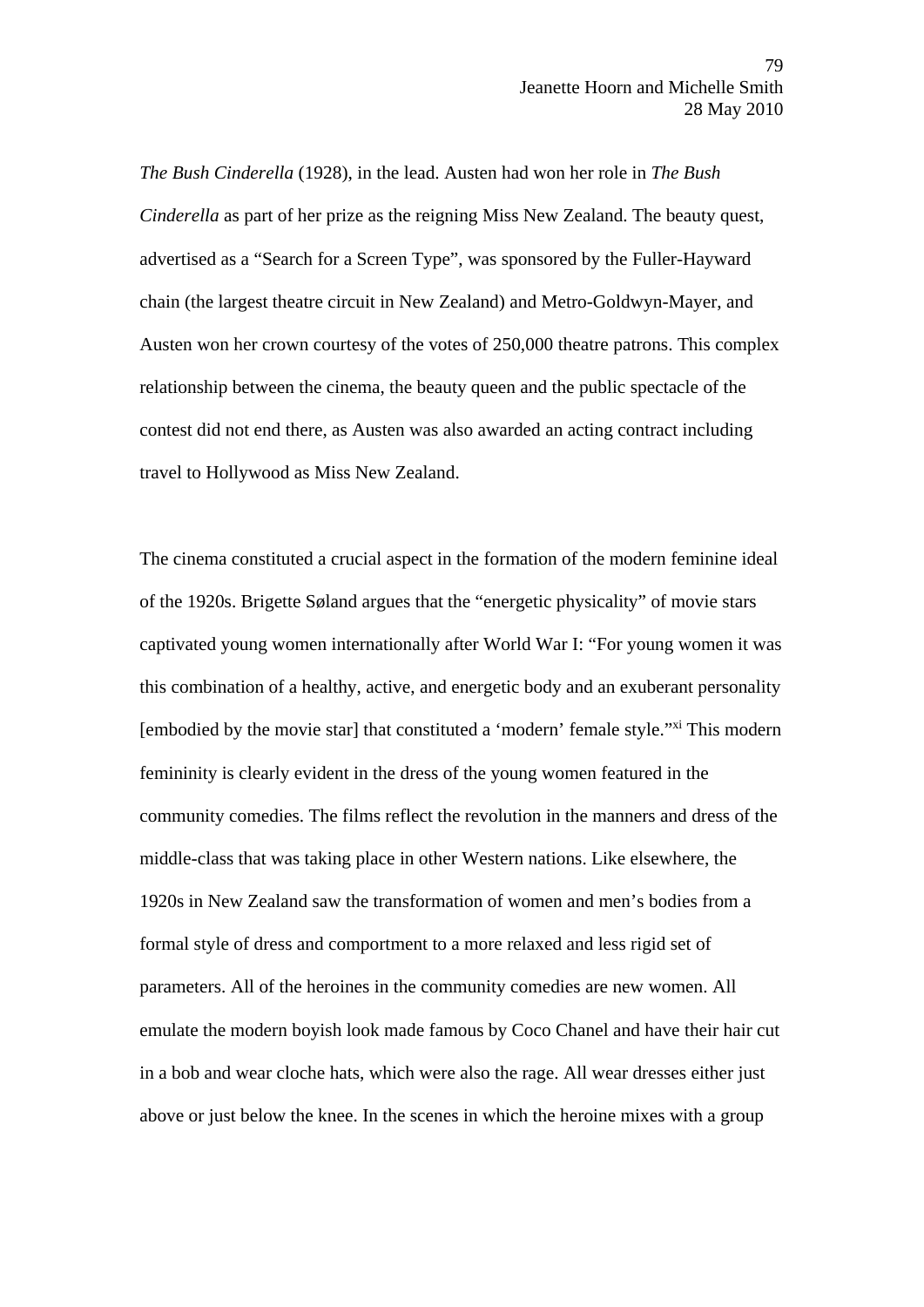of upper-class women, all have bobs and all are dressed *à la mode*. The heroes also wear the latest male fashions, with white flannels and bright ties the order of the day.

During the First World War, New Zealand held provincial "Queen" carnivals to raise money for the war effort. Various districts and companies chose a queen, usually a married woman or spinster, to head their bid to raise money. While these wartime queens were celebrated for their virtuousness, by the 1920s physical appearance and youth had taken precedence. Sandra Coney notes that after World War I, the ideal body shape became less voluptuous and thinner, and the transformation from the "matronly, mature ideal of beauty to a youth one was marked in New Zealand by a series of beauty contests and film quests in the late 1920s which provoked an astonishing level of public interest."xii The new idealised femininity of the '20s was wrapped up in ideas of beauty and fame. In particular, the New Zealand public was captivated by the prospect of one of its own "daughters" finding success in the American film industry it so readily ingested. When Dale Austen left for Hollywood after winning Miss Otago, thousands thronged the railway station to bid her farewell on her journey to stardom.

The audition process for the community comedies tapped into the same concept of public spectacle as beauty pageants that offered related prizes and held the allure of travel to Hollywood. Similar contests that invoked beauty, national identity and the cinema were held in Australia. Beryl Mills, the first Miss Australia in 1926, toured the United States as an advertisement for Australian girlhood and subsequently made public appearances at picture theatres in New South Wales. In her study of the way in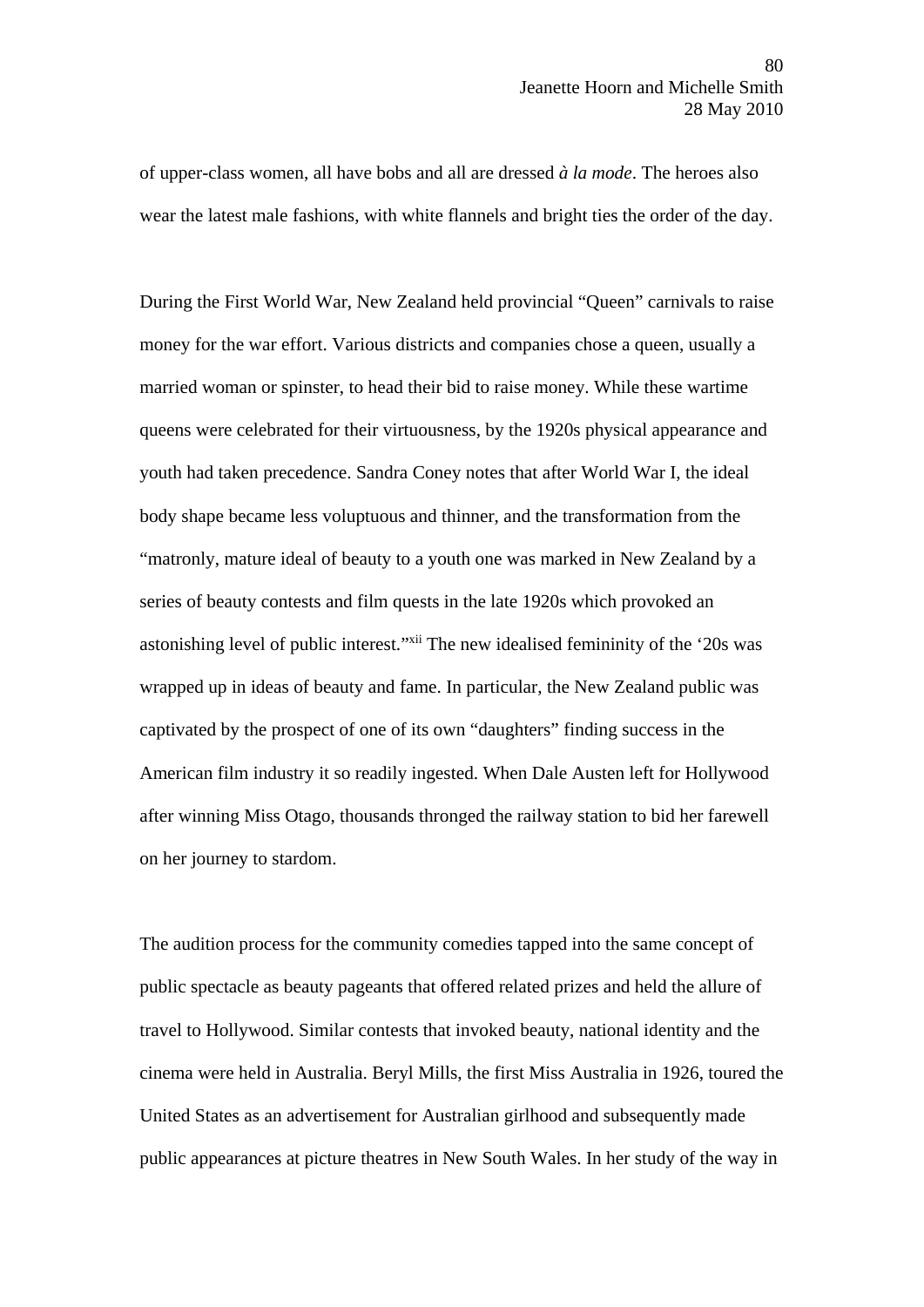which popular images of women were used by countries to define their relations with one another, Liz Conor suggests that "In Australia, the search for national authenticity, indeed cultural distinctiveness, was carried on by opposing the fraudulent American cinema to a naturalistic Australian cinema."xiii By contrast, New Zealand's desire for *its* own girls to become Hollywood stars, evidenced by the public interest in these competitions, speaks to its immersion in American popular culture, as does the replication of several distinctly American stock scenes in Hayward's community comedies. Nevertheless, there are elements that define a unique New Zealand identity that resist a reading of straightforward reproduction of Hollywood conventions in Hayward's films. For one, as Chris Watson suggests, the villain Freddy Fishface is portrayed as a stereotyped American figure and is costumed to resemble 1920s silent film star Harold Lloyd. xiv

Auditions for the community comedies were publicised heavily in each local area, serving to drum up interest not only among the town's aspiring actors and beauty queens but also functioning as a promotional forerunner to the screening of the finished film. A generic advertisement produced in 1929 to attract townspeople to participate in Hayward's films connected the search for movie stars with refining New Zealand's identity **[INSERT FIGURE 3.5 HERE. Acting applicants advertising circular for Rudall Hayward's Community Comedies (1928). Courtesy of the Hayward Collection, New Zealand Film Archive Ngā Kaitiaki O Ngā Taonga Whitiāhua].** Likening film to the developing nation itself, which was declared an independent dominion only seventeen years earlier, the circular proclaimed that "The dominion's film industry, now rapidly emerging from the days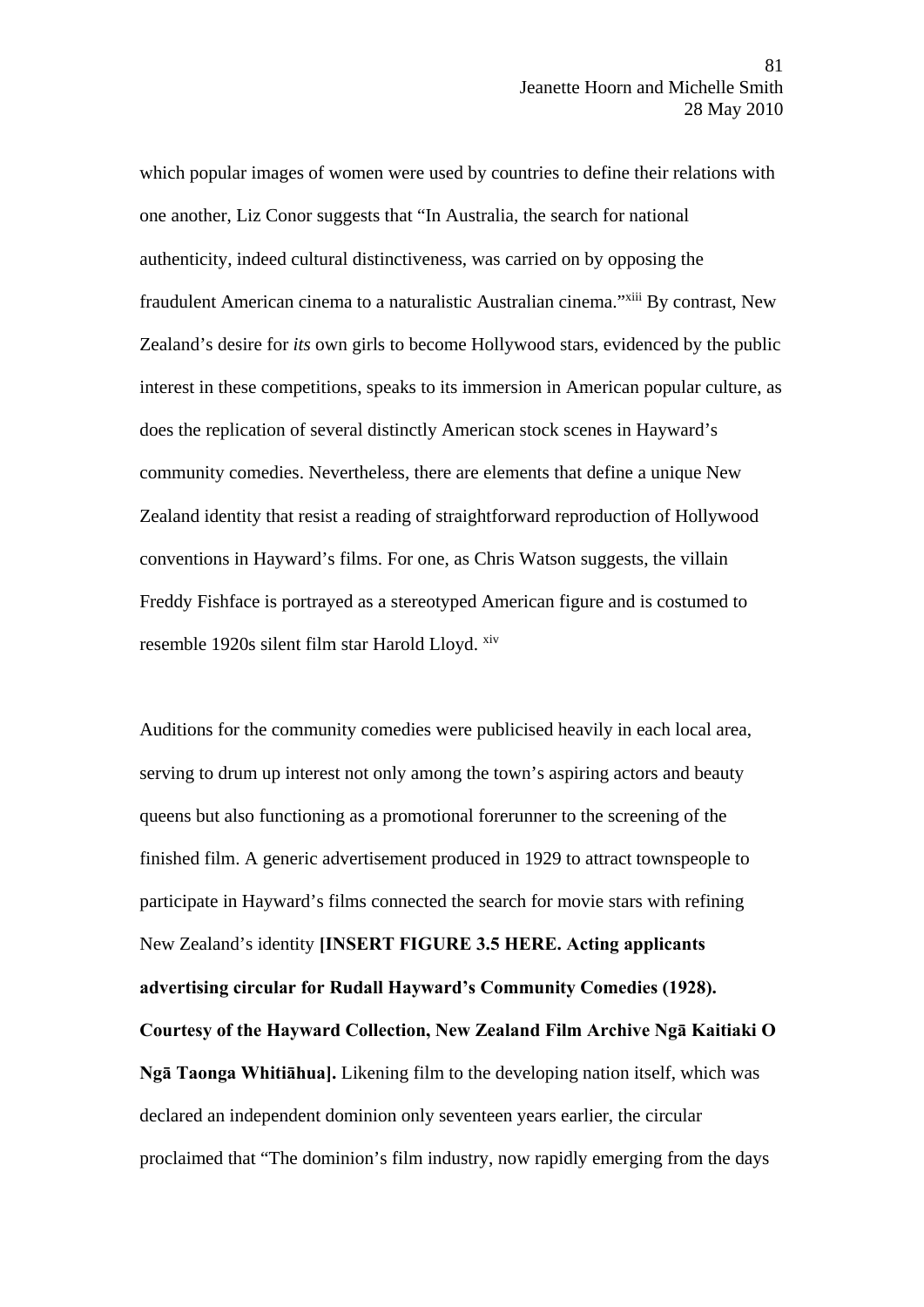of infancy to those of lusty childhood…is in need of Screen Personalities." The creation of Hayward's community comedies can be situated as part of a process in which the New Zealand film industry gradually developed its own identity. As part of this self-definition, these films importantly promised and delivered the prospect of ordinary New Zealand citizens viewing themselves and their neighbours on the screen. This idea constituted a predominant aspect of the films' marketing. *Patsy of Palmerston*, for instance, was promoted as not only featuring the three leads, but also "Charming Palmerston girls, the fire brigade, Rough-riding cowboys, and hundreds of citizens and bonny schoolchildren." Local scenery and local "gags" are also mentioned in the advertisement, enabling New Zealand surroundings, rather than the backgrounds of the cinematically familiar United States, to be highlighted. Nevertheless, the most exciting element of the films is clearly the potential to see "yourself as others see you!"

Looking at the genealogy of these films, it is clear that, in addition to American and Australian itinerant films of the same era, they owe a great deal to the adventure films involving flappers and new women that were being made in the early twentieth century, from those starring the Australian actress Fearless Nadia in Bollywood to Pearl White's *The Perils of Pauline* in Hollywood from 1914 into the 1920s. They shared in common an interest in using alliteration to full effect in their titles as well as in the names of those who starred in the productions. Films such as *Rio Rita* (1929), *Flapper Fever* (1924), *The Expert Eloper* (1919), *The Mating of Marcella* (1918), *Moonshine Molly* (1913), as well as *Wild and Woolly Women* (1917) and *The*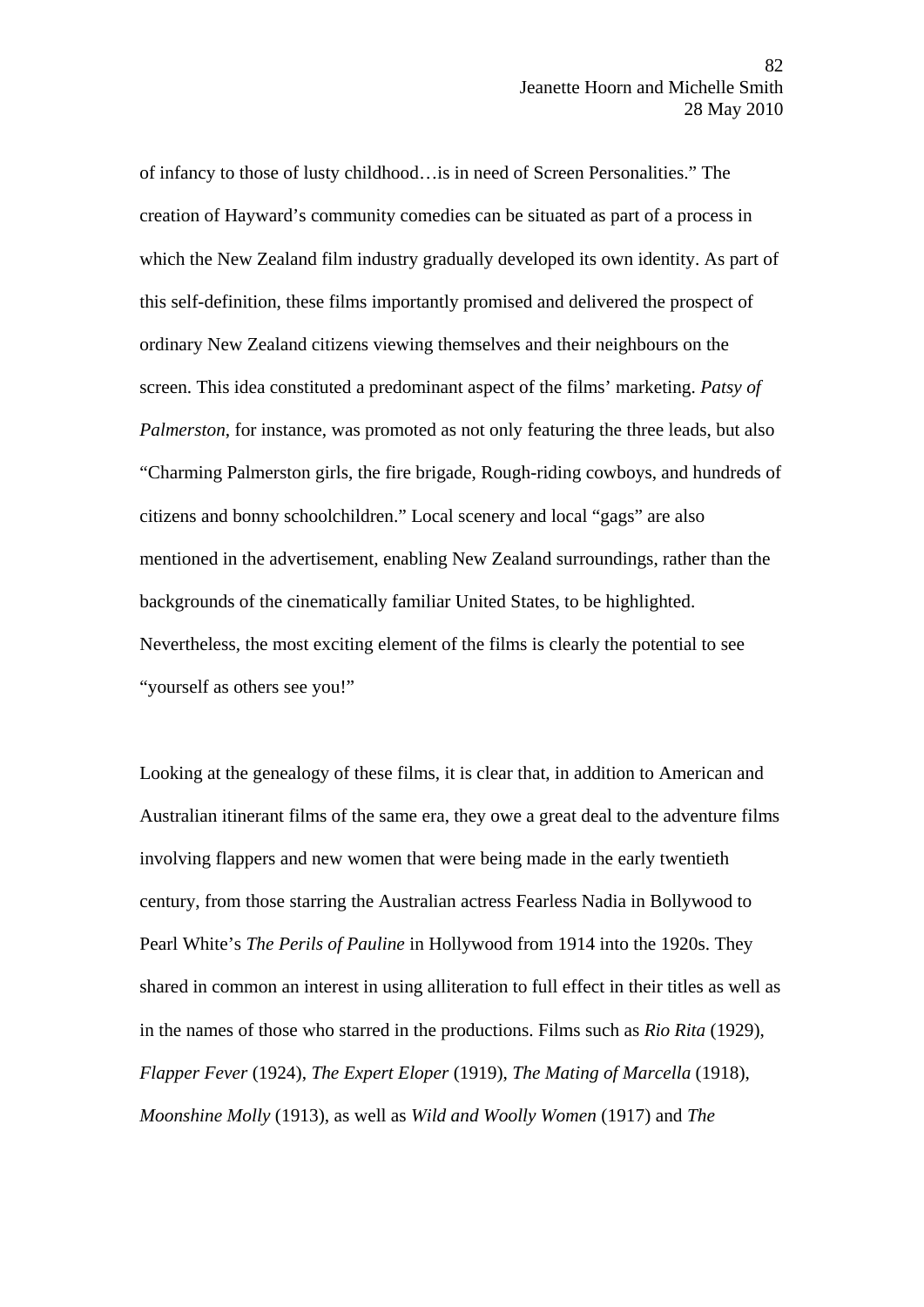*Bondage of Barbara* (1919) were all part of Hollywood's response to new and sexually daring roles for women in the cinema.

But perhaps the most prominent of this series and probably the greatest influence on Hayward may well have been the *Perils of Pauline* series. These deal with the fate of a young heiress kidnapped by villains whose interest it is to prevent her from gaining the inheritance which is rightfully hers; inevitably there is a kidnapping scene in which Pauline is truly placed in peril, and in which she is famously tied to the railway tracks, rescued seconds before a locomotive looms before her. The narrative of a *Bush Cinderella*, the feature film that Hayward made before embarking on the community comedies, took from the narrative of *The Perils of Pauline*. Like Pauline, *The Bush Cinderella*, or at least her daughter (both are played by Dale Austen in the film), is left an inheritance when her wealthy uncle dies, and whose secretary attempts to prevent her from gaining her inheritance, seeking to keep it for himself. The fact that the secretaries of uncles in both the *Perils of Pauline* films and in *Bush Cinderella* are the villain cannot be a coincidence. All of the community comedies, unlike the Australian "Dot" films, involve what are supposed to be dramatic kidnapping and chase scenes. Another commonality between American silent serials like the *Perils of Pauline* and Hayward's films is the tension between celebrating and restraining modern femininity. Shelley Stamp argues that the *Perils of Pauline* films functioned as cautionary tales "in which independence is always circumscribed by the shadow of danger, the determinacy of familial ties, and the inevitability of marriage".<sup>xv</sup> While the limitations of the itinerant filmmaking formula did not allow for the same degree of narrative subtlety, the community comedies similarly safely contain the lives of the independent female schoolteacher heroines through marriage. Distinctly, the courtship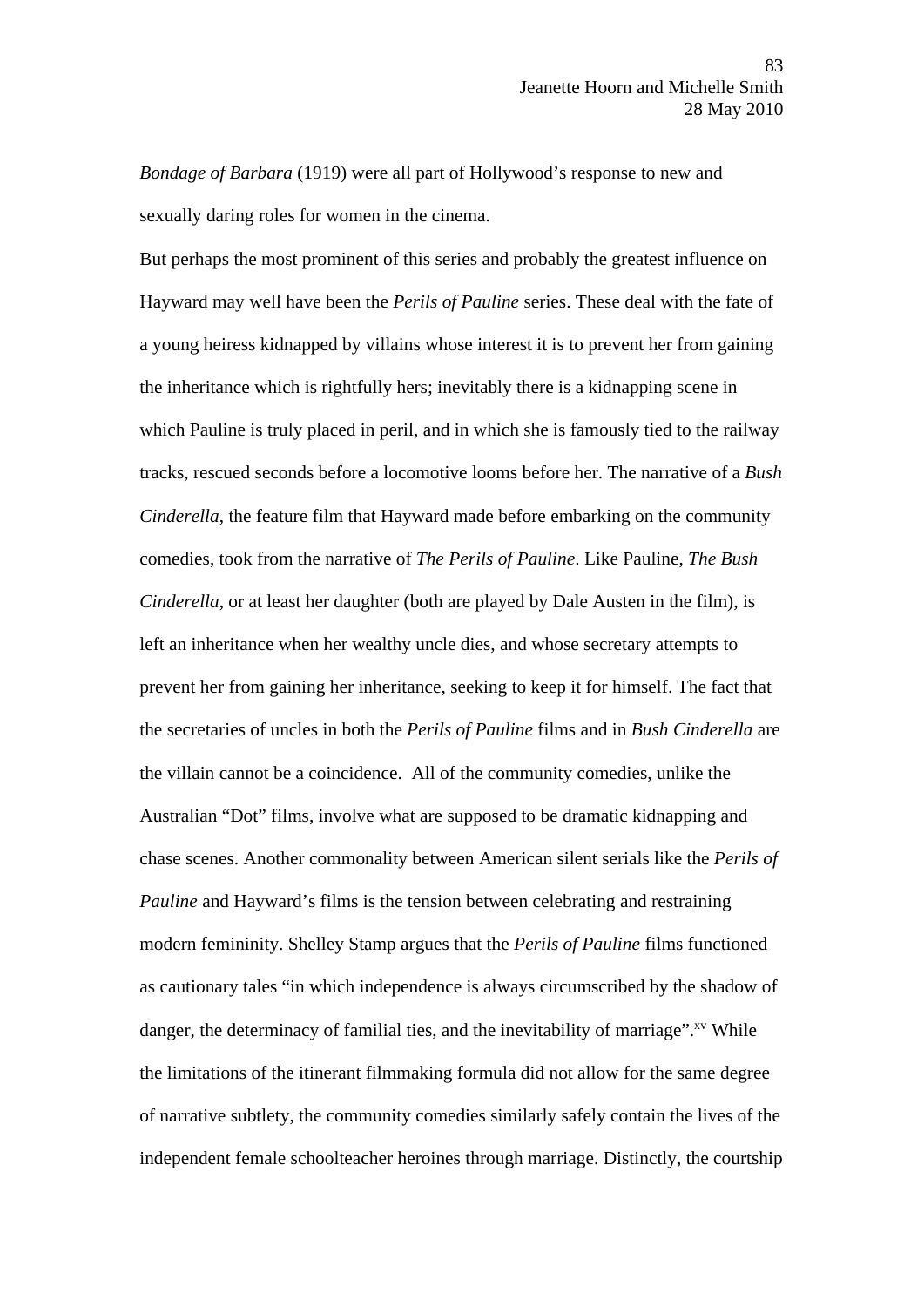narrative is not only concerned with placing bounds around modern femininity, but also about continuing to secure the modernisation and whitening of New Zealand's cities.

#### **The Impact and Legacy of the Silent 'See Yourself in the Movies' Genre**

Hayward's political orientations reflected the democratic temper for which New Zealand and Australia were famous in the first decades of the twentieth century. There was a strong civic interest in popular culture in New Zealand, reflected in the enormous popularity of cinema. According to the New Zealand historians Barbara Brookes, Erik Olssen and Emma Beer in their study of women, men and modernity in Southern Dunedin, by 1916 more than a third of the population went to the movies once a week.xvi The Queens Theatre on Princess Street screened films continuously from midday until 10.30 pm, and most picture palaces had two three-hour sessions every day except Sundays. Hayward's uncle, Henry Hayward, was the largest theatre owner and film distributor in New Zealand in the 1920s. The Haywards were outspoken socialists and religious sceptics. They celebrated the values of the ordinary bloke. The socialist point of view evident in their films is later reflected in the emergence of a school of socially oriented historians, such as the prominent left-wing historian William Pember Reeves and Keith Sinclair, whose work, as John Stenhouse has argued, promoted New Zealand as "a city upon a hill", pioneering enlightened race relations, votes for women, industrial and labour legislation, age pensions and humane and progressive politics.<sup>xvii</sup>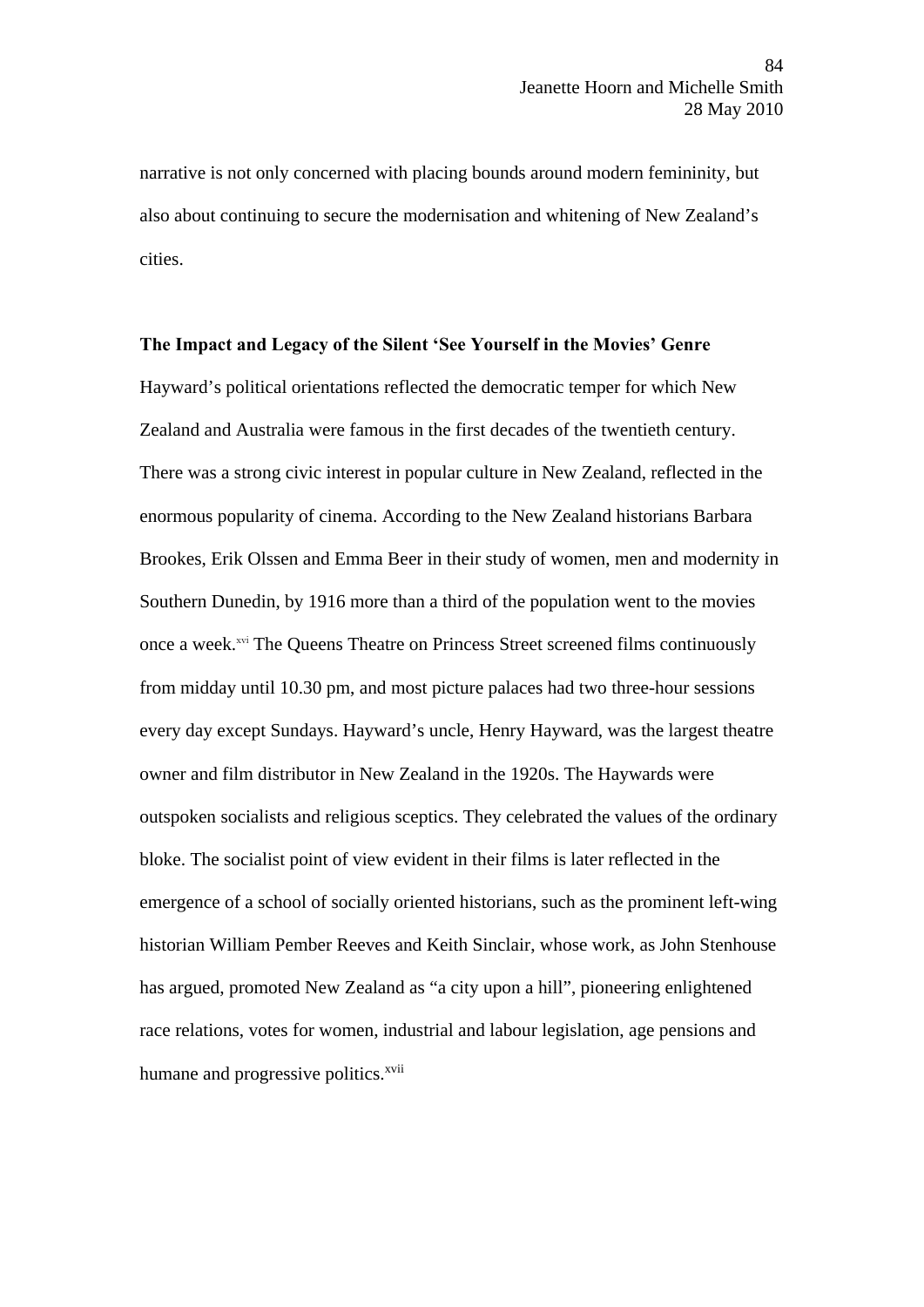In this phase of Rudall Hayward's career, we might identify a peculiar cinema emerging out of the local, the popular, the communal—indeed, there seems to have been for a brief period a form of local cinema which operated in parameters defined by geographical and regional boundaries that is rare in the international history of the cinema. This was a cinema that could function on a relatively low budget because it did not require a costly professional cast of actors or scriptwriters whose task it was to produce original scripts from scratch. Itinerant filmmakers producing local films emerged at the end of the silent era, before production requirements would ostensibly have precluded such inexpensive and hastily completed films. Hayward recalled in a 1962 interview that later films produced with sound did not approach the popularity of the silents from the late-1920s.<sup>xviii</sup>

As a curious footnote, there are American silent examples that were produced long after the arrival of sound and New Zealand's community comedies. The "See Yourself in the Movies" genre proliferated in the 1930s and '40s in the United States, much later than in New Zealand. Stephanie Elaine Stewart suggests that sound was not introduced in these films because it was unnecessary, with "audience dialogue" (upon recognition of friends and family) becoming "the primary sound accompaniment".<sup>xix</sup> The only known American itinerant female director and cinematographer, Margaret Cram Showalter, shot a series of silent films with a 16mm camera in New England towns from 1936 to 1939. These films, such as *Bar Harbour Movie Queen* (1936), which are documented in detail by archivists Karan Sheldon and Dwight Swanson,<sup>xx</sup> clearly connect the heroine, played by a local actress, with the idea of Hollywood fame. The actress played the part of a Hollywood star or "movie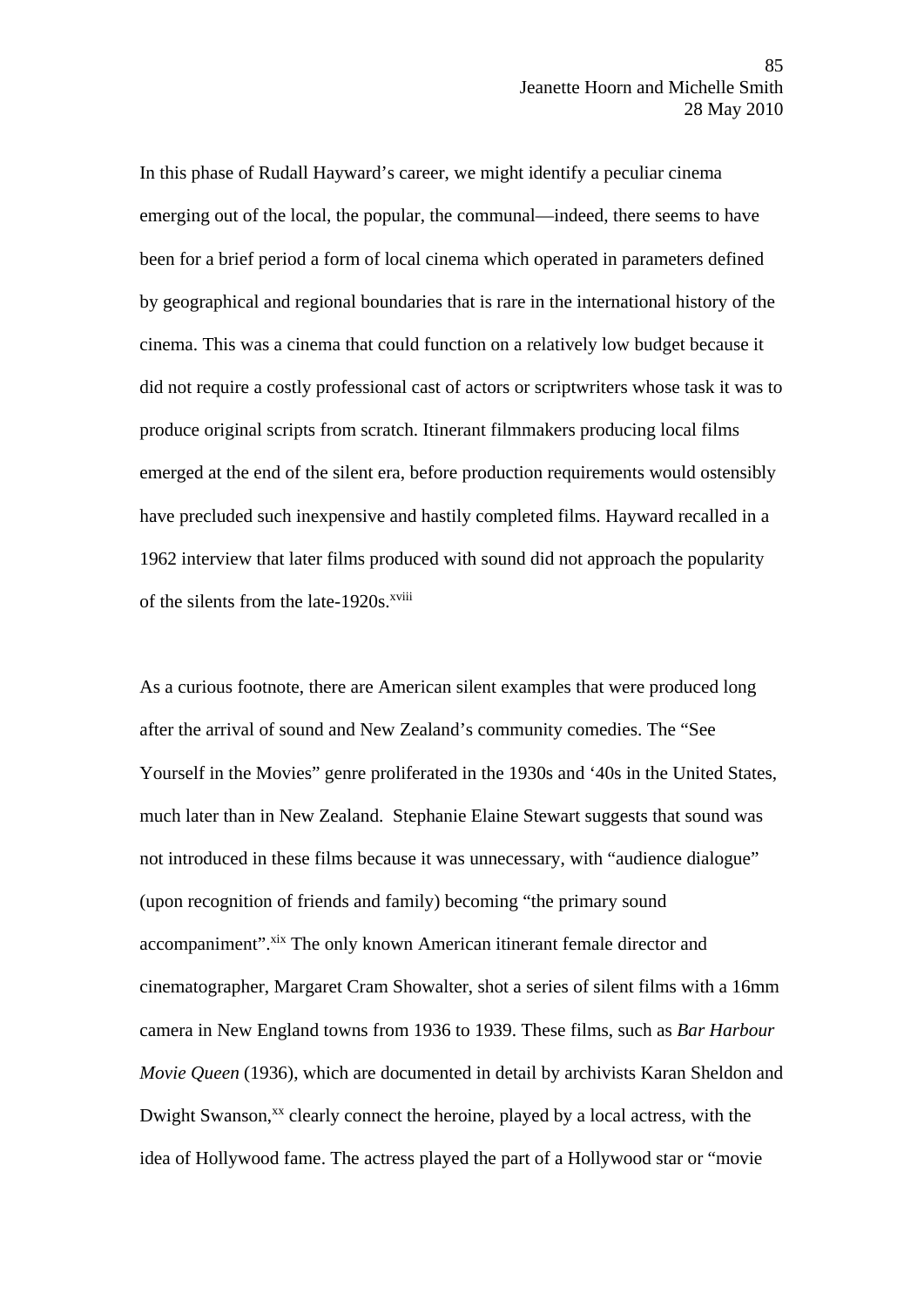queen" who returns to her hometown, visits local stores (which may have paid for the privilege of "product placement"), and who is then kidnapped and subsequently rescued by the local hero. By 1941, the genre was still being produced in America and colour "See Yourself in the Movies" films finally came into vogue.

Itinerant director H. Lee Waters' produced over two-hundred and fifty silent "Movies of Local People" between 1936 and 1942 in the Carolinas, Virginia and Tennessee. All were shot in black and white until the final two years of his productions. $^{xxi}$  Like Hayward's films, Waters' movies of local people were advertised in local newspapers with taglines such as "See Yourself as Others See You". He distinctively immortalised a diverse cross-section of the communities in which he filmed, including both African Americans and white Americans in each town, despite the era of segregation in which both sections of the community could not view his films in the same theatre.<sup>xxii</sup> Notably, his multi-racial *Kannapolis N.C.* (1941) has been included in the Library of Congress Film Registry for its rare record of African American life that was otherwise excluded from the filmic archive of the first half of the twentieth century. Hayward's earlier community comedies do not achieve this same outcome, excluding non-white New Zealanders from their celebration of modernity and settlement.

More than a decade earlier, for a short period between 1928-30, there emerged a third level or genre of filmmaking that complemented the international and national cinema that was already emerging in New Zealand. Its nature was indeed local; it relied entirely on what was available in the location in which it was shot. It required no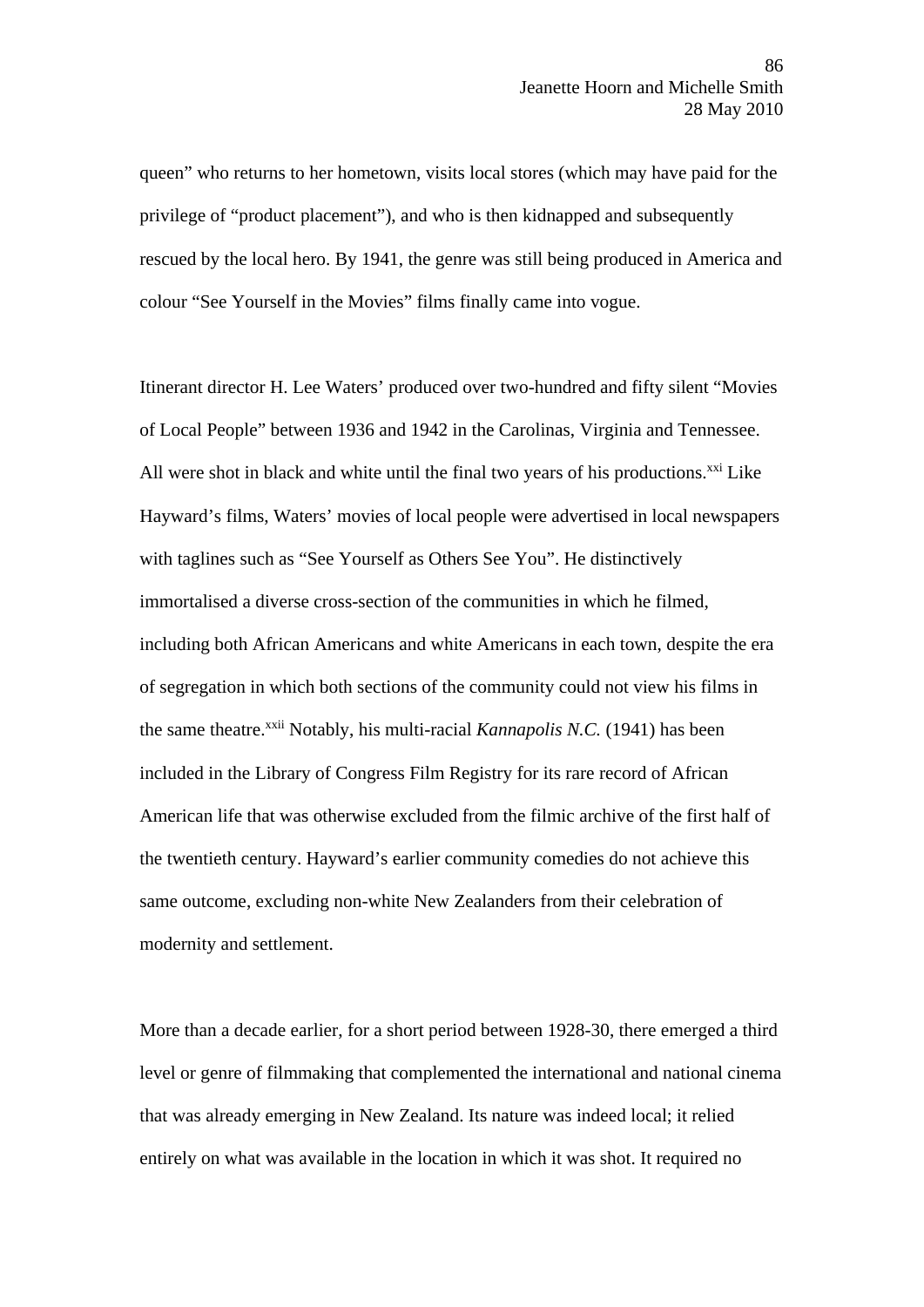studios, no professional actors or scriptwriters and utilised local talent, scenes, architecture and landscape. These films drew on American and Australian itinerant filmmaking influences and participated in a celebration of modern New Zealand and modern femininity, but did so within the context of white settlement and civilising discourse. While they are democratic reflections of modernity and depict a crosssection of the white community in each town and were produced in an egalitarian spirit, the Maori population is not evident. Given Rudall Hayward's overt interest in exploring race relations in New Zealand in many of his other films, the absence of Maori from the community comedies marks them out as focusing on producing an image of a modern white culture in which intentionally or otherwise, a kind of apartheid seems to be in operation. The democratic medium of the itinerant film is not used as progressively as it might have been, such as in the examples of H. Lee Waters' American films. Instead, these community comedies can be read as celebrating the apparent success of the civilising mission, which is displayed through the replication of bustling cities in New Zealand and the replay of the white courtship narrative in each, rather than creating a social document of the whole of each town's community, including both Maori and Pakeha as well as New Zealand's other racial minorities.

**Notes** 

1

i. Chris Watson, "*Frances of Fielding* (Lee Hill, 1928) - a community comedy: New Zealand's populist answer to Hollywood," *Screening the Past* 8 (1999): http://www.latrobe.edu.au/screeningthepast/firstrelease/fr1199/cwfr8c.htm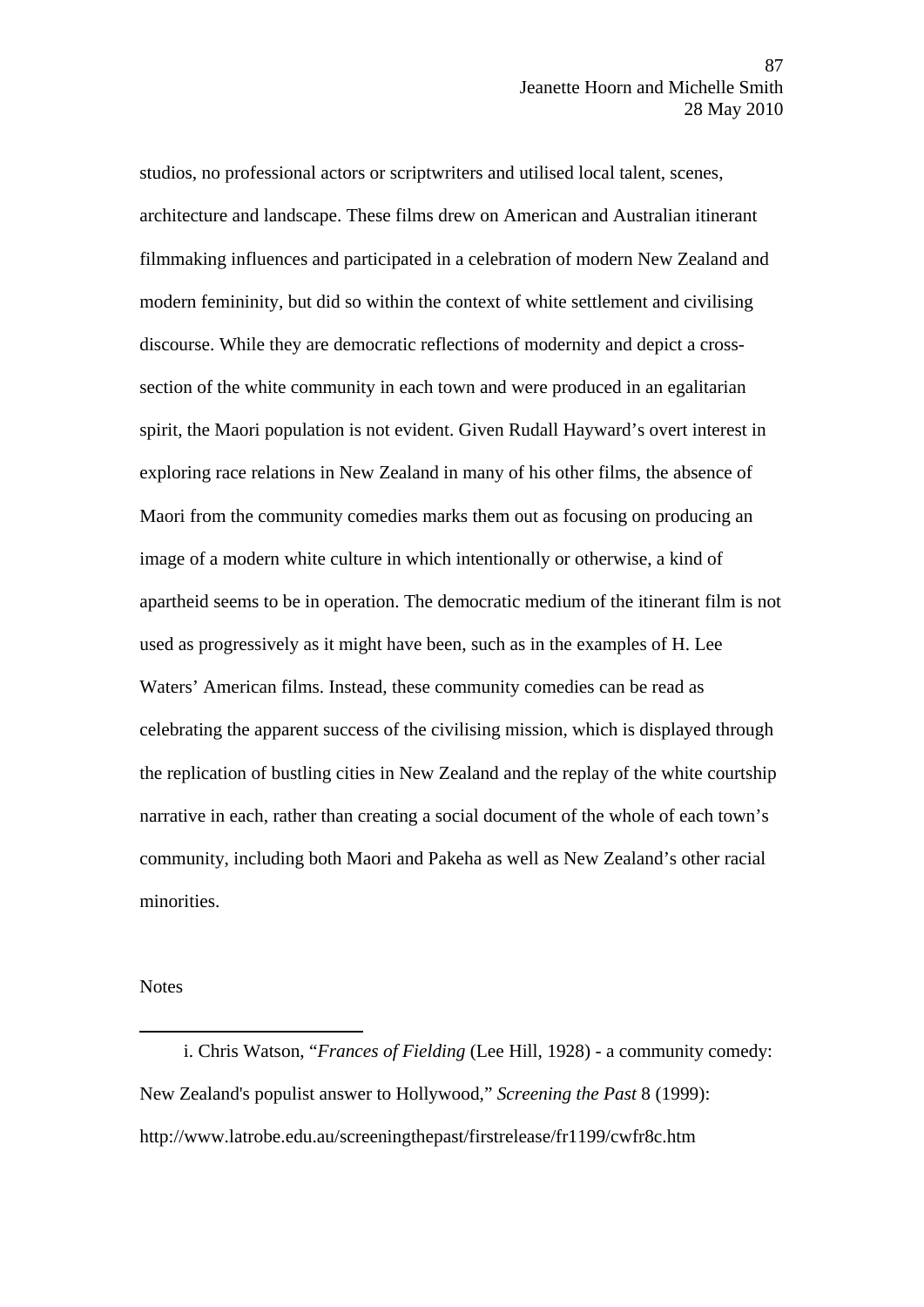ii. Sam Edwards and Stuart Murray, "A Rough Island Story: The Film Life of Rudall Charles Hayward," in *New Zealand Filmmakers*, ed. Ian Conrich and Stuart Murray. (Detroit, Mich.: Wayne State University Press, 2007), 44.

iii. Edwards and Murray, 45.

iv. Richard Dyer, *White* (London and New York: Routledge, 1997), 9.

v . Dan Streible, "Itinerant Filmmakers and Amateur Casts: A Homemade 'Our Gang', 1926," *Film History* 15 (2003), 177-192.

vi. Roger Smither, "'Watch the Picture Carefully, and see if You Can Identify Anyone:' Recognition in Factual Film of the First World War Period," *Film History* 14.3/4 (2002), 392.

vii. Eric Reade, *History and Heartburn: The Saga of Australian Film, 1896–*

*1978* (East Brunswick, N.J.: Associated University Presses, 1981), 64.

viii. "Tracking Shots: New Zealand on Film," *New Zealand Film Archive*, http://www.filmarchive.org.nz/tracking-shots/close-ups/TopTowns.html

ix. Miles Fairburn, "Is There a Good Case for New Zealand Exceptionalism," in *Disputed Histories: Imagining New Zealand's Pasts*, ed. Tony Ballantyne and Brian Moloughney (Dunedin: Otago University Press, 2006), 155.

x. Gordon Mirams, *Speaking Candidly: Films and People in New Zealand* (Hamilton, NZ: Paul's, 1945), 5.

xi. Birgitte Søland. *Becoming Modern: Young Women and the Reconstruction of Womanhood in the 1920s* (Princeton and Oxford: Princeton University Press, 2000), 60.

xii. Sandra Coney, *Standing in the Sunshine: A History of New Zealand Women Since they Won the Vote* (Auckland: Penguin, 1993), 146.